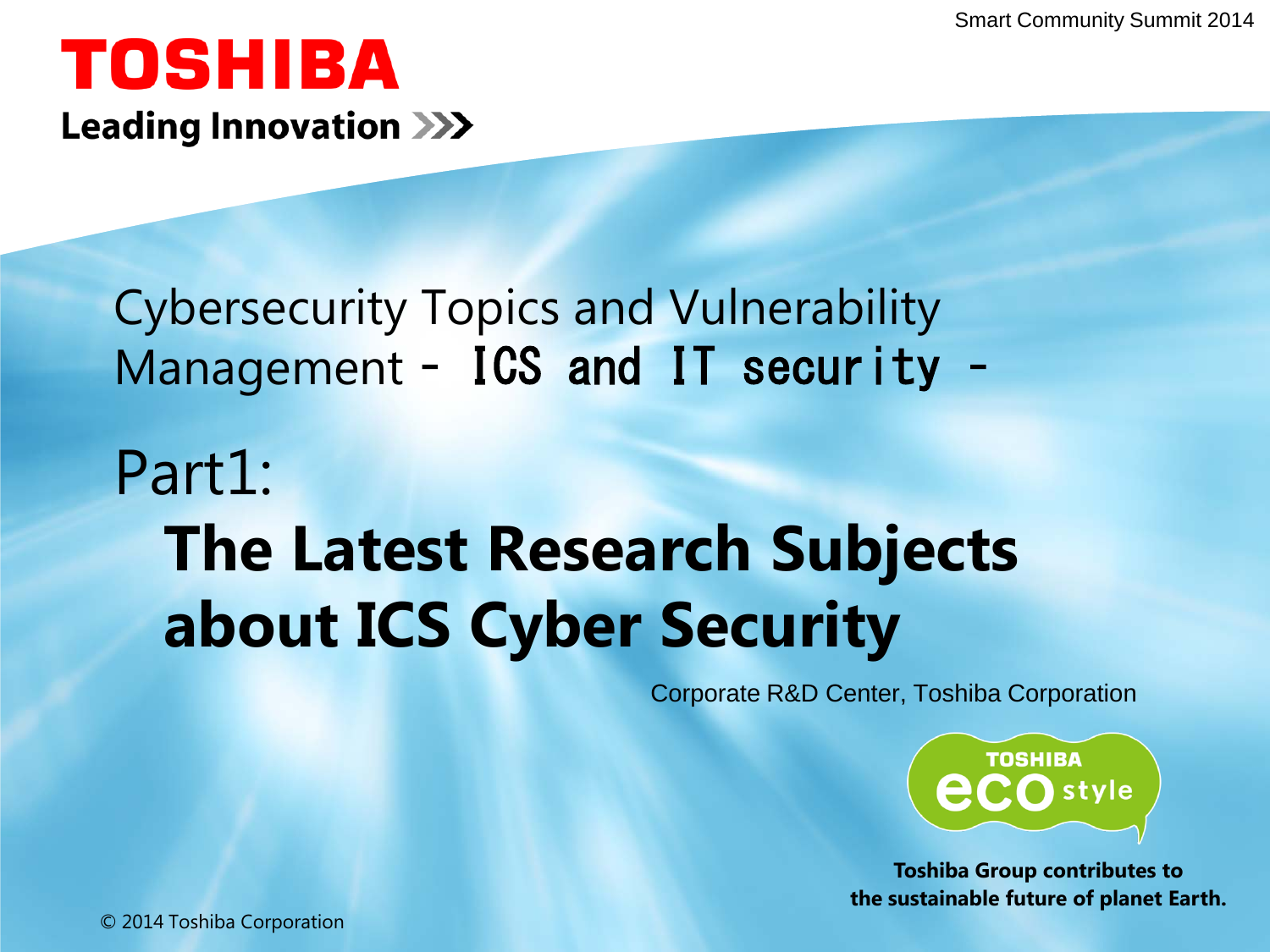# **Research Territory**

We focused on the latest research subjects about

**Requirements specific to ICS, e.g. Smart Grids** and

## **Defensive technologies highly effective for ICS**

rather than many different matters of common IT security.

(\*) I C S : Industrial Control System

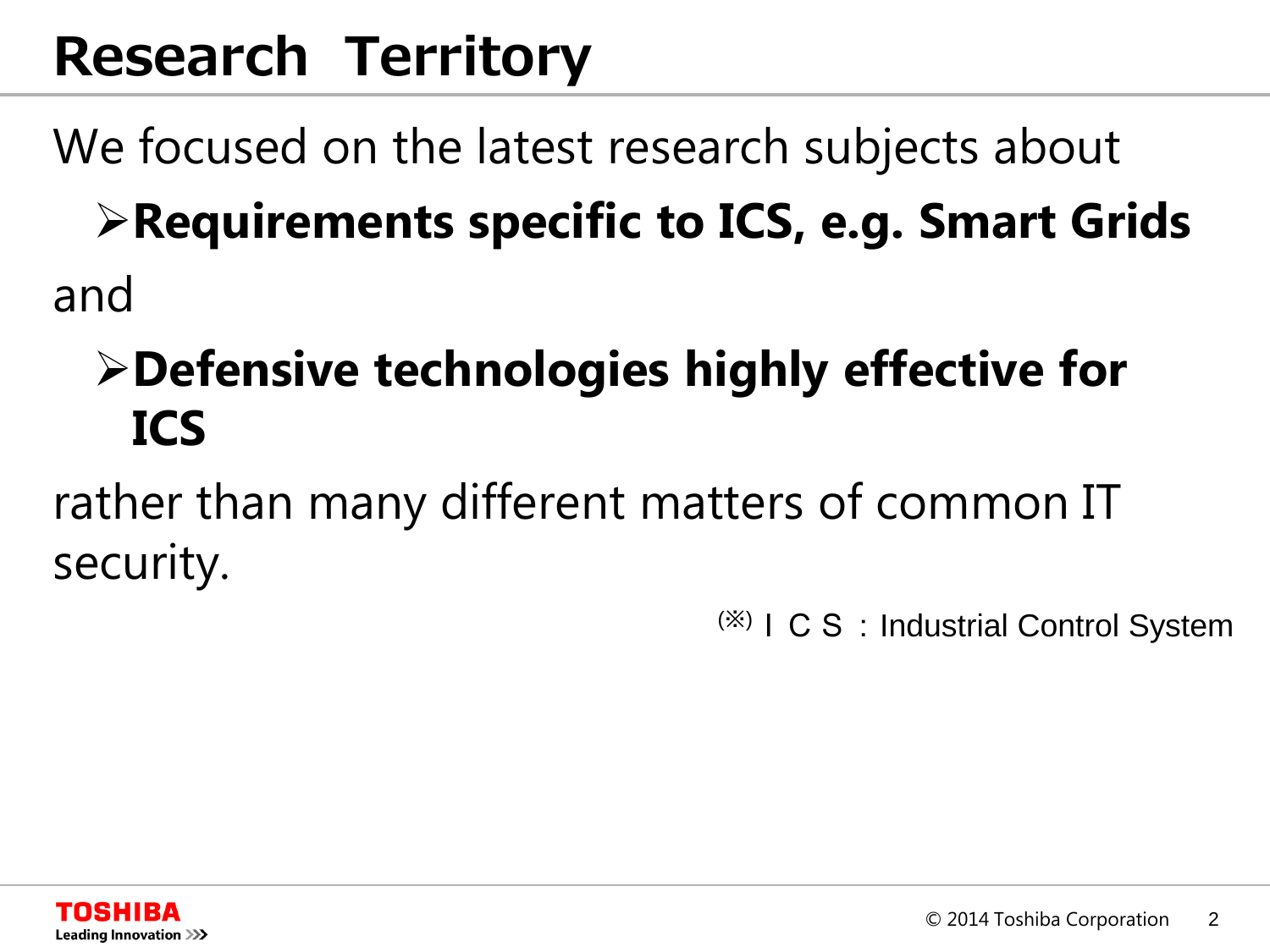# **1. Privacy Protection in Metering Data**



**Contribution : Both sides requirements are solved Monthly amount is visible / current value is invisible Regional current amount is visible / personal is invisible**

➥ **We developed privacy protection schemes with "secret sharing" and "homomorphic encryption" and experimentally proved them, respectively.**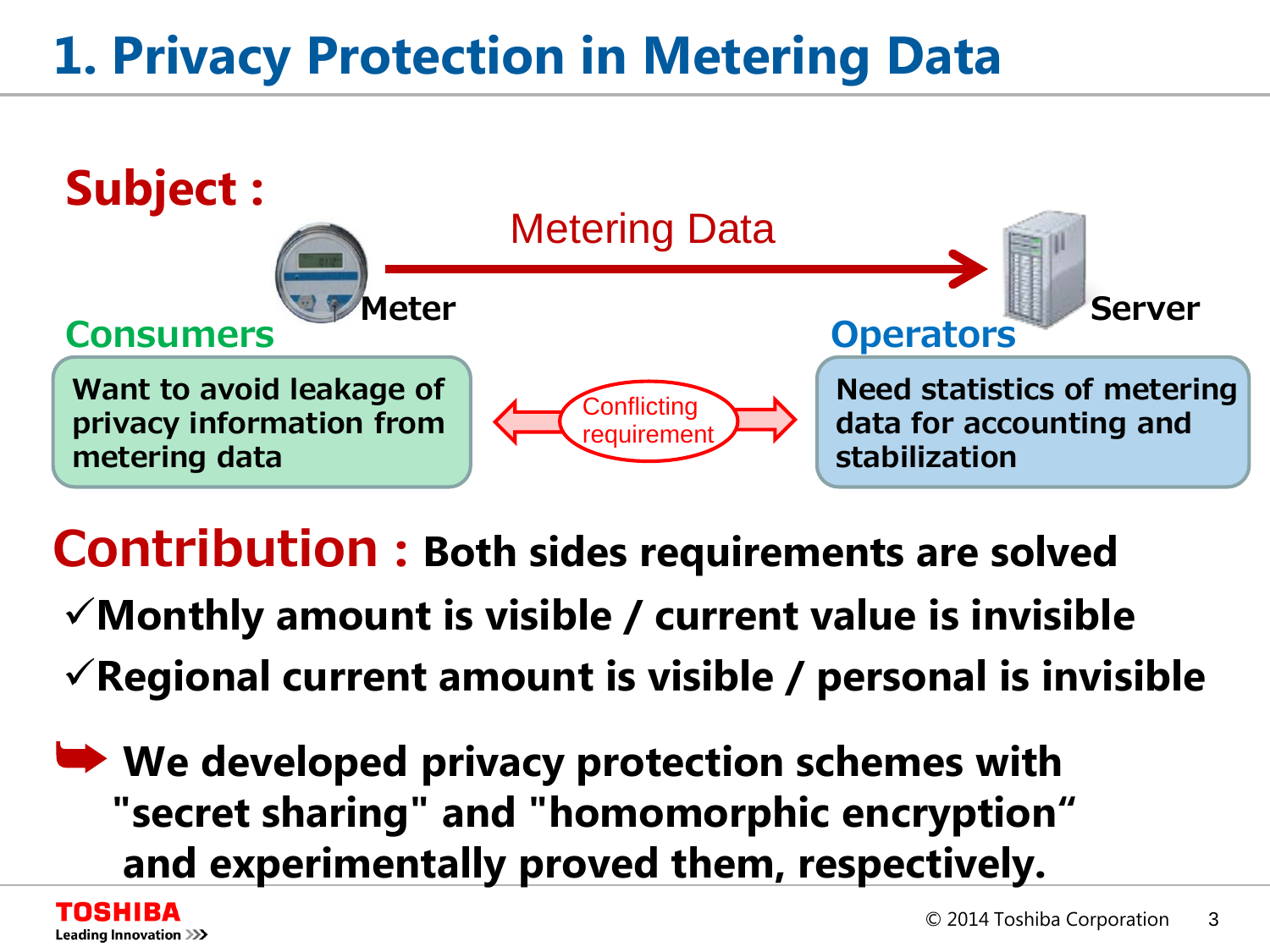#### **2. Device authentication protocol against DDoS attacks**

**Contribution : We proposed a multi-layer authentication scheme using a combination of L-MA** (speed-oriented very Light Message Authentication) **and H-MA** (security-oriented relatively Heavy Message Authentication) **parts, that enables pre-authorized proprietary communication devices to run continuously against unexpected DDoS and zero-day attacks.**